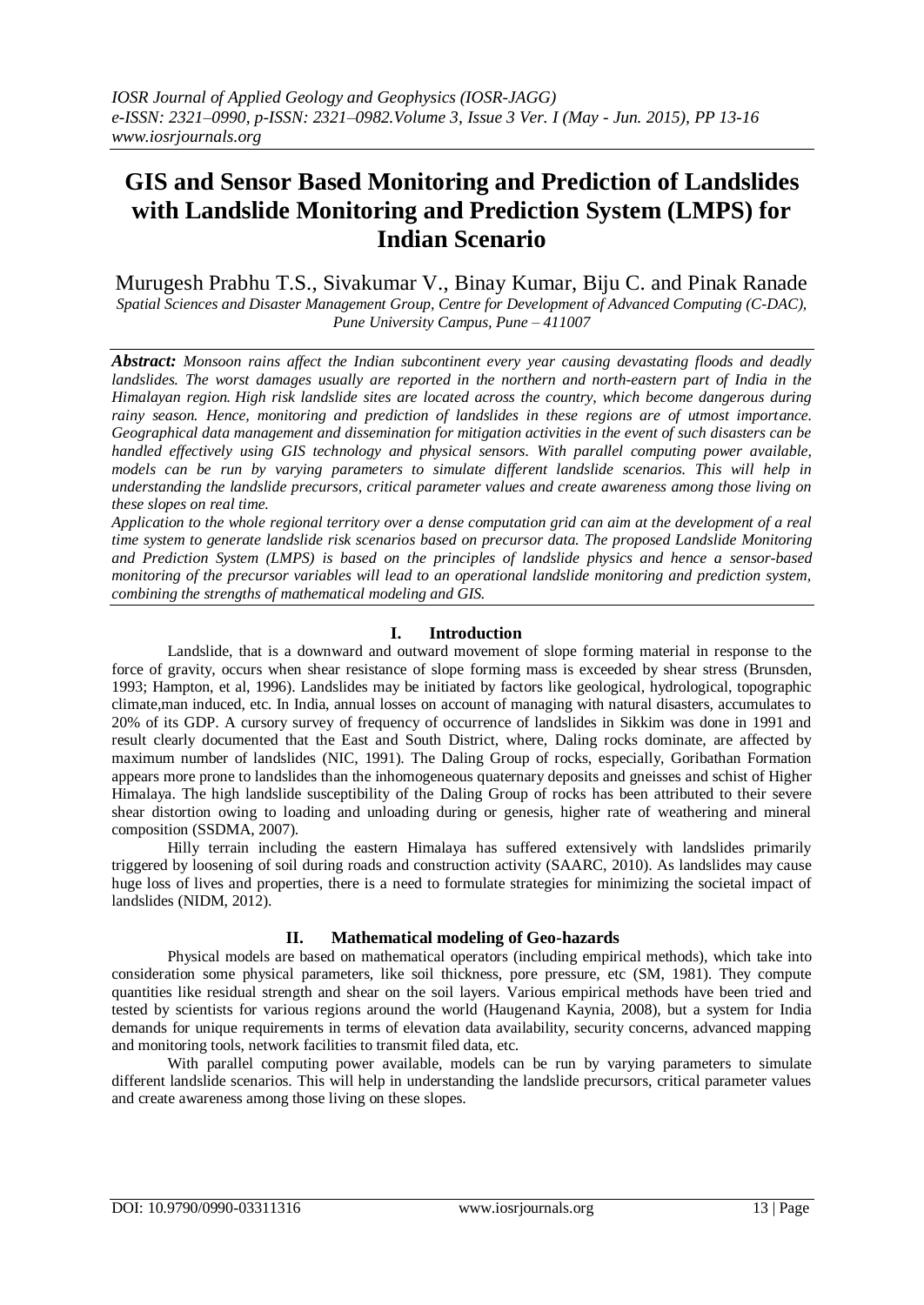# **III. Simulating a 3D Landslide model**

A 3-dimensional slope-stability model can be used (Fredlund, 2011; Lam, 1993). Factors like slope angle, soil depth, soil strength, and depth of ground water are considered in this model. The degree of landslide hazard is expressed in terms of the factor of safety F, which is the ratio of the forces that prevent a slope from failing over those that try to make a slope fail

Factor of Safety  $(F)$  = Resisting Force / Driving Force.

Probabilistic framework will be developed for risk estimation, which is described in the equation 1.

Probability of High Alert = Probability of high severity, in case, event happen  $\times$  Probability for the

event to happen  $\dots\dots\dots\dots$  (1)

i.e.,  $L(A) = L(A/B) L(B)$ 

Where,

L (A) expresses the level of alert,

L (A/B) expresses the severity of the event, given that it happens, and

L (B) expresses the probability of the event to happen

The empirical landslide model is calibrated so as to represent the behavior of pilot study area. The generic landslide model works on a balance between the parameters representing the slip-mass"s weight and the resistance forces countering gravity. As rain water percolates into the soil, it fills the pores resulting in porepressure increase which is measured by the "Pore Water Pressure Sensor" (Rosanno, et al., 2010). A sharp increase in pore water pressure is usually observed before the occurrence of a landslide. This trend needs to be correlated with the strain gauge readings to detect precursors, such as formation of the "slip surface" (Terzis, et al., 2006). The "slip surface" is characterized from the deformation readings from the strain gauges as shown below (**Fig.1**):

High risk landslide sites are located across the whole regional territory. Application to the whole regional territory over a dense computation grid can aimed at the development of a real time landslide risk scenario. Moreover, GIS-based modeling techniques can be applied in order to build a physically-based system capable to improve the overall performances, taking in account rainfall, soil moisture, geometric, hydrologic and mechanical characteristic of the slopes etc. A linear relation between the rainfall thresholds and the initial soil moisture conditions are to be derived from satellite.



**Fig. 1.Slip surface characteristics**

# **IV. Proposed Landslide Monitoring and Prediction System (LMPS)**

In the proposed system, a pilot area is selected; information with its latitude, longitude, prominent feature nearby, aspect, area etc are taken into account. Geology of the area indicates prevailing sub surface conditions such as rock type folds and faults etc. The altitude becomes an important parameter in differentiating its variations. Climatic condition plays an important role in understanding the land use land cover of the area which draws the inference the extent or category of the landslide. The past history of the landslides its occurrences and scale aids to the accuracy of the prediction. High resolution satellite imagery along with the good quality elevation data becomes a necessity for implementing the Landslide Monitoring and Prediction System (LMPS).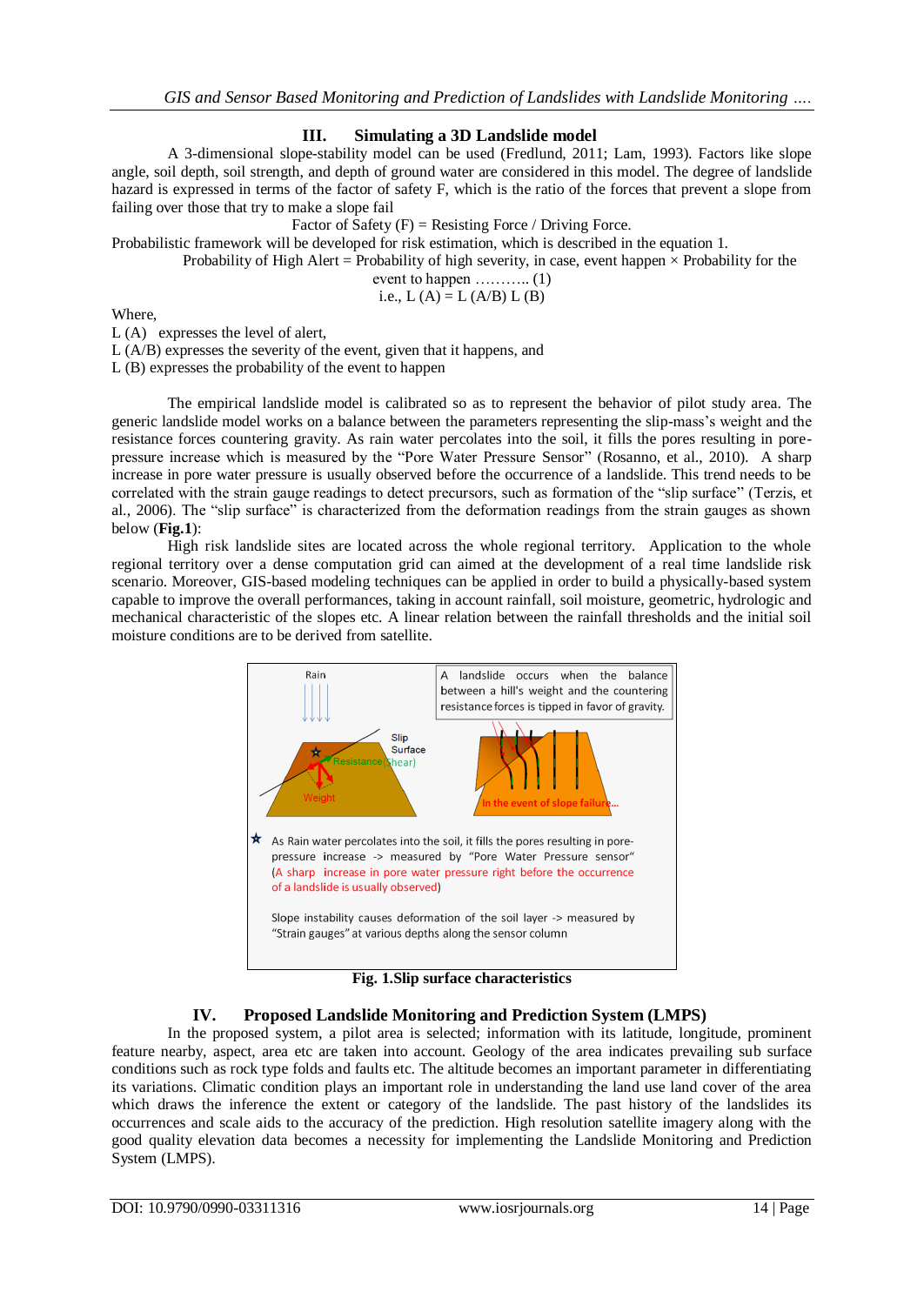The pilot area is selected based on the landslide hazard zone map and the area that is highly susceptible to landslides. Rainfall data is collected from the Weather Monitoring System, which also provides a probable rainfall predicted based on numerical weather models. The precursors such as pore water pressure and rainfall intensity are monitored and the landslide model is run, when the precursor values cross a pre-defined threshold, generating a landslide impact map. Central to this system is a GIS-based spatial decision support system, used to collect, store and manage geographical information relating to the landslide disaster and effectively display the predicted results to the user for issuing warning and plan mitigation activities to cope with disaster **(Fig. 2).**



**Fig. 2.Proposed Landslide Monitoring and Prediction System (LMPS)**

# **Deployment of Field Sensors and Set-up of communication system**

The field sensors are mounted in the casing/column and buried beneath the ground as shown in figure below. The communication device, the data logger and the power source are above the ground. A transmitter (located off-site) will collect the data from the individual sensor columns (hereafter known as "sensor nodes") and transmit to base station for further processing.

# **Prediction of landslide**

The nodes are fitted with pore water pressure sensors and strain gauges. Impending landslide causes the strain gauge to measure the gradient change in the slope and a corresponding change in pore water pressure. The changes in bulk values of these parameters in a range can be used to estimate the landslide mass. Knowing the initial location and conditions of the slope, a Finite Element Method (FEM) Solver can generate the future displacements and velocity of the slip surface. The output can be mapped on a GIS to generate the impact assessment, which will enable the local authorities to plan for mitigation activities. The simulated slip surface movement can be synced with time for visualizing the velocity of the landslide and the probable impact scenario.